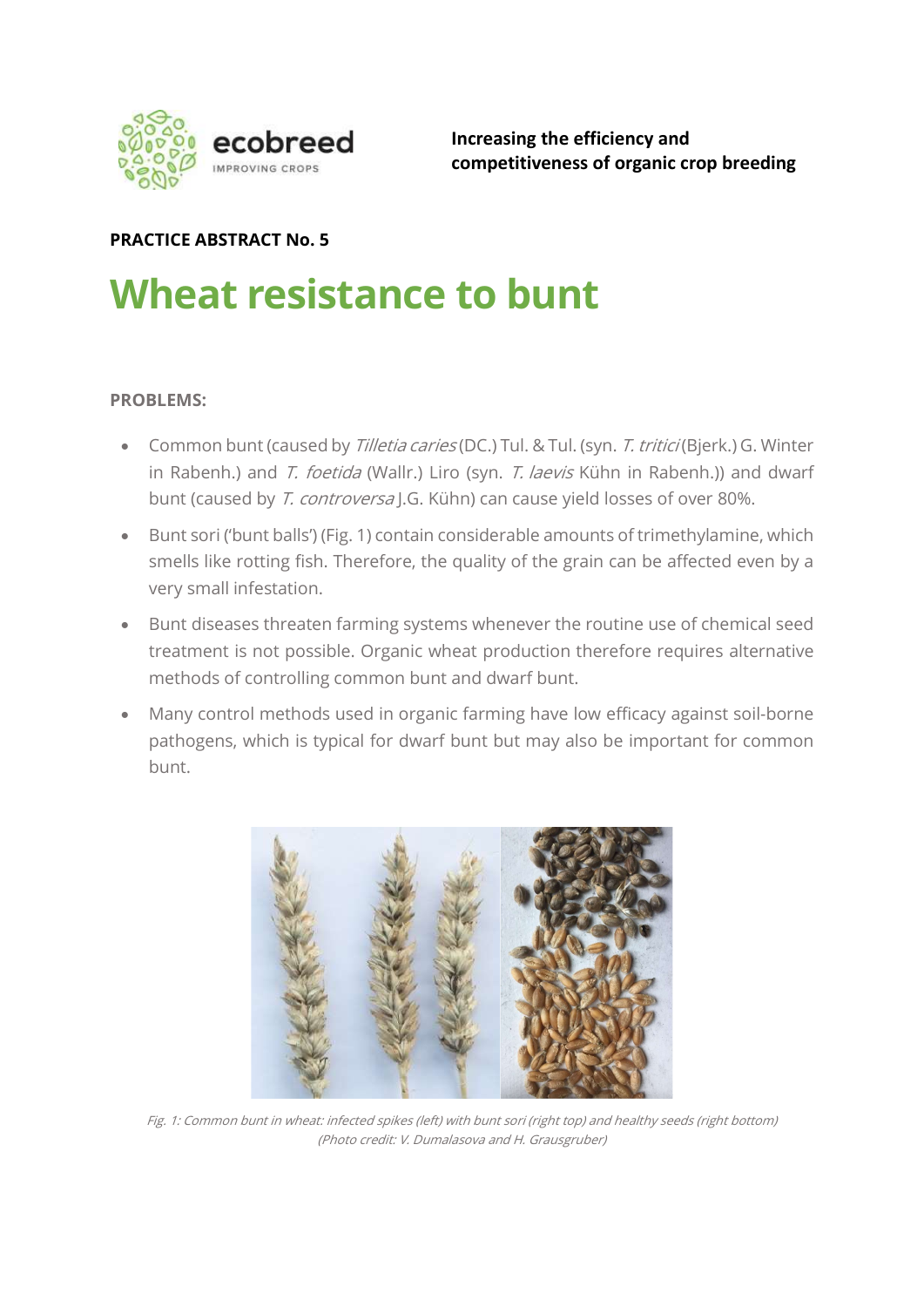#### SOLUTIONS:

- Breeding for bunt resistance offers an efficient and sustainable protection strategy, especially for low-input organic production systems.
- To date, sixteen race-specific bunt resistance genes ( $Bt1$  to  $Bt15$  and  $BtP$ ) have been identified in wheat, and additional sources of resistance have been reported. In addition, 24 non-race specific quantitative trait loci (QTL) have been identified.
- Marker-assisted selection (MAS) enables breeding and selection for improved and durable bunt resistance by pyramiding and combining multiple race-specific  $Bt$ genes.

#### PRACTICAL RECOMMENDATIONS:

- Measures to reduce fungal infections in organic farming include costly seed analysis, seed cleaning, seed treatments approved in organic farming, and the use of varieties with low susceptibility to bunt diseases.
- Some varieties listed in the CPVO (Community Plant Variety Office) database (Agricultural plant plant species: https://ec.europa.eu/food/plant/plant\_propagation\_material/plant\_variety catalogues databases/search/public/index.cfm) have showen high resistance to common bunt in tests with artificial inoculation in Austria and the Czech Republic: Aristaro (0-0.5% bunt incidence), Genius (0-9%), Spontan (6.6-9.5%), SW Magnifi' (tested only in 2019 and 2020 in the Czech Republic).
- Some commercial varieties carry resistance genes against some pathotypes but seem to be susceptible to some emerging races: Tilliko (0-24%), Tillsano (8.7-28%; only tested in Austria in 2021), Butaro (0-29.5%), Tillstop (0-48%), Graziaro (0-59%), Tillexus (0.3-67.5%).

#### FURTHER INFORMATION

Gordon T, Wang R, Hole D, Bockelman H, Bonman JM, Chen J (2020). Genetic characterization and genome-wide association mapping for dwarf bunt resistance in bread wheat accessions from the USDA National Small Grains Collection. Theoretical and Applied Genetics 133: 1069-1080. doi: 10.1007/s00122-020-03532-0

Matanguihan JB, Murphy KM, Jones SS (2011). Control of common bunt in organic wheat. Plant Disease 95: 92-103. doi: 10.1094/PDIS-09-10-0620

Muellner AE, Eshonkulov B, Hagenguth J, Pachler B, Michel S, Buerstmayr M, Hole D, Buerstmayr H (2020). Genetic mapping of the common and dwarf bunt resistance gene Bt12 descending from the wheat landrace PI119333. Euphytica 216:83. doi: 10.1007/s10681-020-02614-w